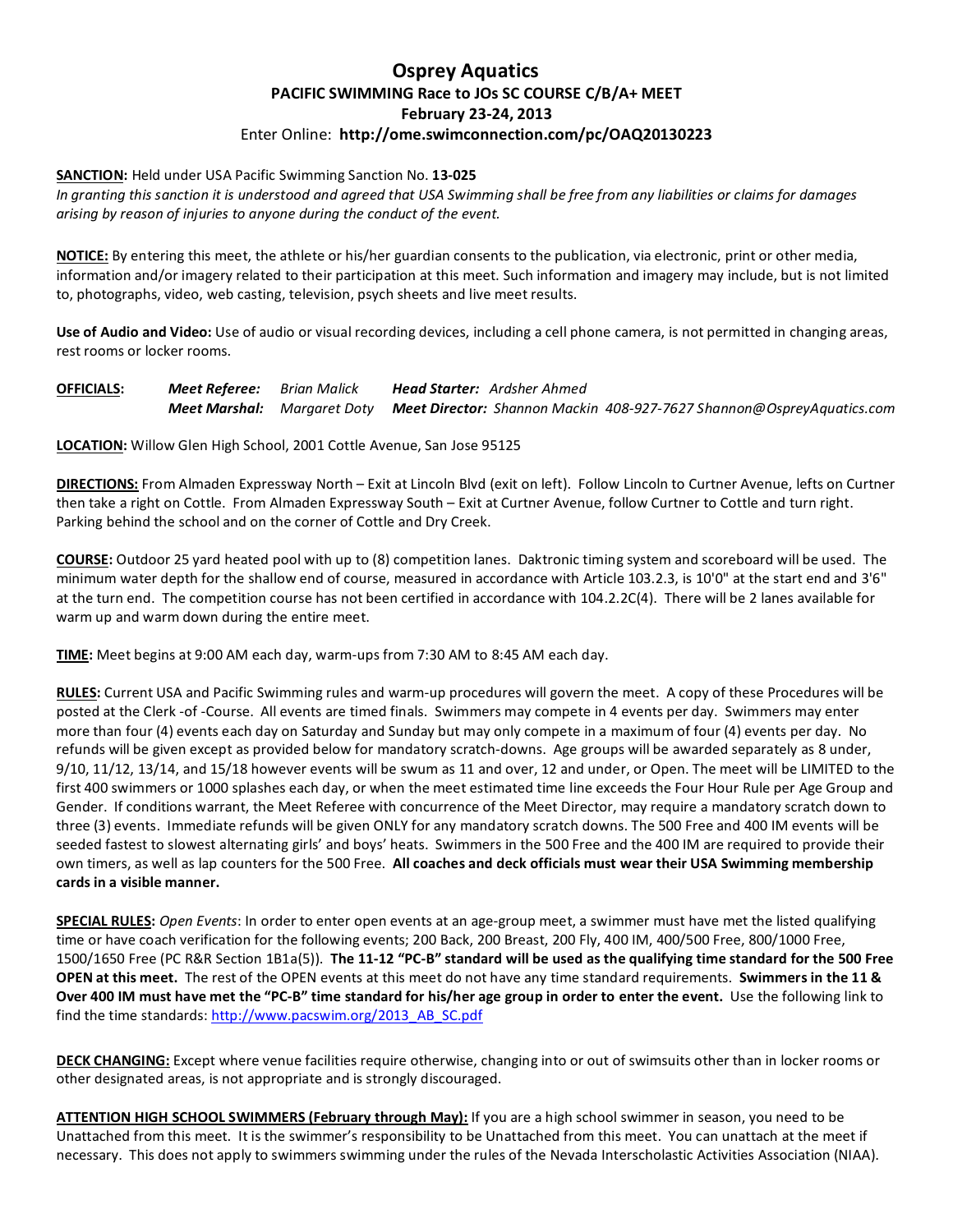**UNACCOMPANIED SWIMMERS:** Any USA-S athlete-member competing at the meet must be accompanied by a USA Swimming member-coach for the purposes of athlete supervision during warm-up, competition and warm-down. If a coach-member of the athlete's USA-S Club does not attend the meet to serve in said supervisory capacity, it is the responsibility of the swimmer or the swimmer's legal guardian to arrange for supervision by a USA Swimming member-coach. The Meet Director or Meet Referee may assist the swimmer in making arrangements for such supervision; however, it is recommended that such arrangements be made in advance of the meet by the athlete's USA-S Club Member-Coach. A USA swimming member coach must certify the swimmer as being proficient in performing a racing start or the swimmer must start the race in the water. It is the responsibility of the swimmer or the swimmer's legal guardian to ensure compliance with this requirement.

**RESTRICTIONS:** Smoking and the use of other tobacco products is prohibited on the pool deck, in the locker rooms, in spectator seating, on standing areas and in all areas used by swimmers, during the meet and during warm-up periods. Sale and use of alcoholic beverages is prohibited in all areas of the meet venue. No deck changing. All shelters must be properly secured. No glass containers are allowed in the meet venue. No propane heater is permitted except for snack bar/meet operations. **No tents will be allowed on the pool deck, other than Coach's Tents.**

**ELIGIBILITY:** Swimmers must be current members of USA-S and enter their name and registration number on the meet entry card as they are shown on their Registration Card. If this is not done, it may be difficult to match the swimmer with the registration and times database. The meet host must check all swimmer registrations against the SWIMS database and if not found to be registered, the Meet Director shall accept the registration at the meet (a \$10 surcharge will be added to the regular registration fee). Duplicate registrations will be refunded by mail. Swimmers in the "A" Division must have met at least the listed "PC-A" time standard. Swimmers in the "B" Division must have met at least the listed "PC-B" time standard. All entry times slower than the listed "PC-B" time standard will be in the "C" Division. Entries with **"NO TIME" will be accepted, with the exception of the 11 & Over 400 IM and the 500 Free OPEN Events.** Entry times submitted for this meet will be checked against a computer database and may be changed in accordance with Pacific Swimming Entry Time Verification Procedures. Disabled swimmers are welcome to attend this meet and should contact the Meet Director or Meet Referee regarding special accommodations on entry times and seeding per Pacific Swimming policy. Swimmers 19 years of age and over may compete in the meet for time only, no awards. The swimmer's age will be the age of the swimmer on the first day of the meet.

**ENTRY FEES:** \$2.75 per event, \$8.00 participation fee per swimmer. Entries will be rejected if payment is not sent at time of request.

| Make check payable to: | <b>Osprey Aquatics</b>   |
|------------------------|--------------------------|
| Mail with entries to:  | <b>Shannon Mackin</b>    |
|                        | <b>Swim Meet Entries</b> |
|                        | 757 Harry Road           |
|                        | San Jose, CA 95120       |

**MAILED OR HAND DELIVERED ENTRIES**: Entries must be on the attached consolidated entry form. Forms must be filled out completely and printed clearly with swimmers best time. Entries must be entered using the current Pacific Swimming Procedures. Entries must be postmarked by midnight, **Monday, February 11th** or hand delivered to 757 Harry Road, San Jose 95120 by 6:30 p.m. **Wednesday, February 13th**. No late entries will be accepted. No refunds will be made, except mandatory scratch downs. Requests for confirmation of receipt of entries should include a self-addressed envelope.

## **ONLINE ENTRIES:** You may enter this meet online or by U.S. mail. To enter on-line go to

**http://ome.swimconnection.com/pc/OAQ20130223** to receive an immediate entry confirmation. This method requires payment by credit card. Swim Connection LLC charges a processing fee for this service, equal to \$1 per swimmer plus 5% of the total Entry Fees. Please note that the processing fee is a separate fee from the Entry Fees. If you do not wish to pay the processing fee, enter the meet using a mail entry. **Entering online is a convenience, is completely voluntary, and is in no way required or expected of a swimmer by Pacific Swimming.** Online entries will be accepted through Wednesday, **February 13th at Midnight.**

**CHECK-IN:** The meet will be deck seeded. Swimmers must check-in at the Clerk-of-Course. Close of check-in for all events shall be no more than 60 minutes before the estimated time of the start of the first heat of the event. No event shall be closed more than 30 minutes before the scheduled start of the session. Swimmers who do not check-in will not be allowed to compete in the event.

**SCRATCHES:** Swimmers entered in an individual event that have checked in for that event, must swim in the event unless they notify the clerk of the course before seeding for that event has begun. Failure to swim an event will result in being barred from their next individual event on that day or the next meet day, whichever is first. Exception: No penalty shall apply for failure to withdraw or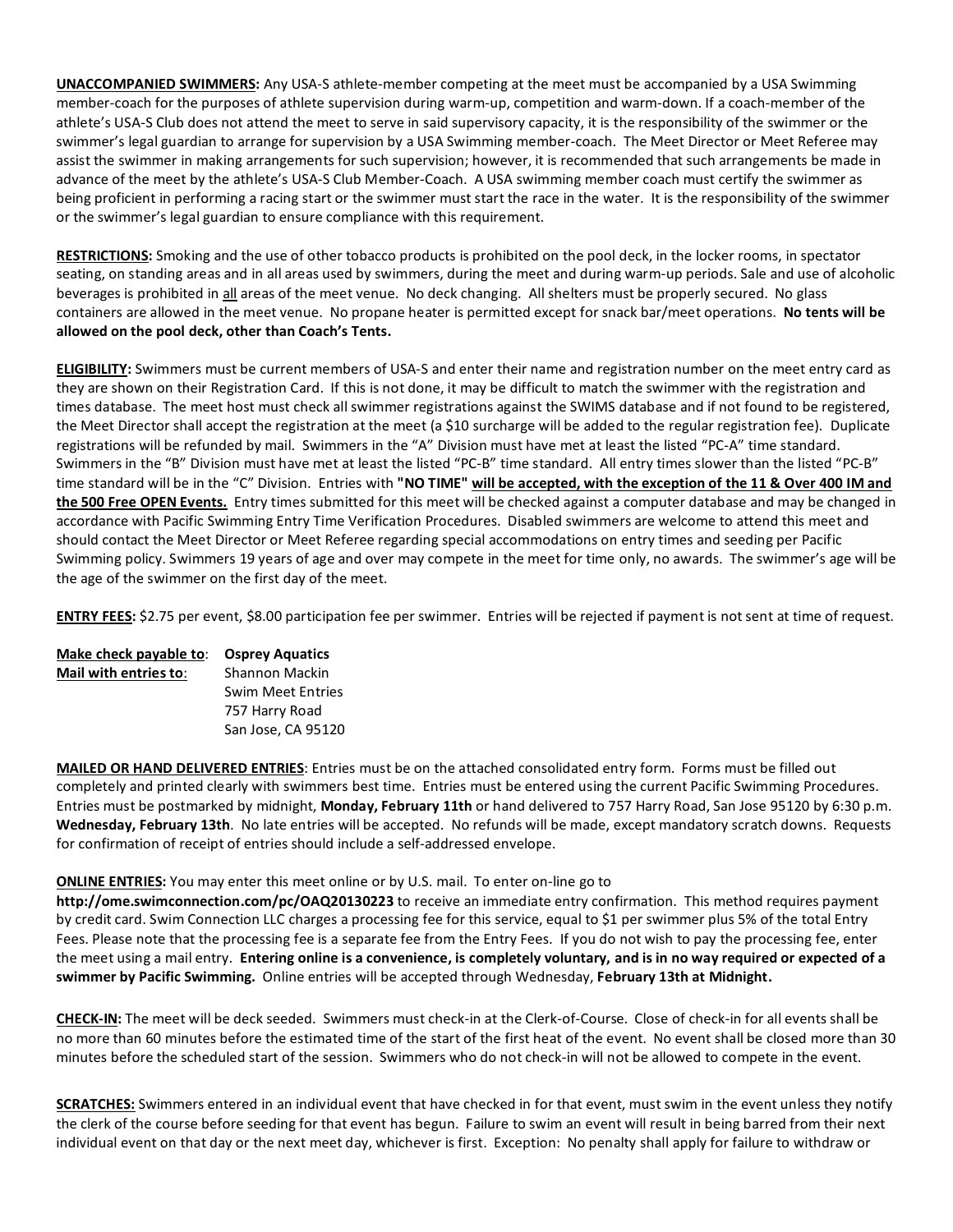compete in an individual event if the referee is notified in the event of illness or injury and accepts the proof thereof, or it is determined by the referee that the No-Show is caused by circumstances beyond the control of the swimmer.

**AWARDS:** Individual events: Ribbons will be awarded to the 1st – 8th place finishers in the "A," "B" and "C" divisions, for each event and age group (8&U, 9-10, 11-12, 13-14, 15-16 and 17-18.). Swimmers 19 years of age and older will not receive awards. Awards will be available for pickup by the coaches, or a team representative, the day of the meet. "A" medals will be awarded to swimmers achieving new "A" times swum during this meet only.

**ADMISSION:** Free. A program will be available for \$3.00

**REFRESHMENTS:** A snack bar will be available. Coaches and working deck officials will be provided lunch. Hospitality will serve refreshments to timers and volunteers.

**MISCELLANEOUS:** No overnight parking is allowed. Facilities will not be provided after meet hours

| Saturday February 23 |      |              |            |  |  |  |  |
|----------------------|------|--------------|------------|--|--|--|--|
| Event Number         |      | Age          | Event      |  |  |  |  |
|                      |      | Group        |            |  |  |  |  |
| Girls                | Boys |              |            |  |  |  |  |
| 1                    | 2    | Open         | 200 Free   |  |  |  |  |
| 3                    | 4    | 12 and under | 50 Back    |  |  |  |  |
| 5                    | 6    | Open         | 100 Breast |  |  |  |  |
| 7                    | 8    | 12 and under | 100 IM     |  |  |  |  |
| 9                    | 10   | 11 and over  | 200 Back   |  |  |  |  |
| 11                   | 12   | Open         | 100 Fly    |  |  |  |  |
| 13                   | 14   | Open         | 50 Free    |  |  |  |  |
| 15                   | 16   | 11 and over  | 400 IM*    |  |  |  |  |

| Sunday February 24 |             |              |            |  |  |  |  |
|--------------------|-------------|--------------|------------|--|--|--|--|
| Event Number       |             | Age          | Event      |  |  |  |  |
|                    |             | Group        |            |  |  |  |  |
| Girls              | <b>Boys</b> |              |            |  |  |  |  |
| 17                 | 18          | Open         | 200 IM     |  |  |  |  |
| 19                 | 20          | Open         | 100 Back   |  |  |  |  |
| 21                 | 22          | 12 and under | 50 Breast  |  |  |  |  |
| 23                 | 24          | 11 and over  | 200 Breast |  |  |  |  |
| 25                 | 26          | Open         | 100 Free   |  |  |  |  |
| 27                 | 28          | 12 and under | 50 Fly     |  |  |  |  |
| 29                 | 30          | 11 and over  | 200 Fly    |  |  |  |  |
| 31                 | 32          | Open         | 500 Free** |  |  |  |  |

\* 11 & Over swimmers entering the 400 IM, must have met **the "PC-B" time standard for his/her age group.**

\*\* All Swimmers entering the 500 Free Open, must have met the **11-12 "PC-B" time standard**.

Use the following link to find the time standards: [http://www.pacswim.org/2013\\_AB\\_SC.pdf](http://www.pacswim.org/2013_AB_SC.pdf)